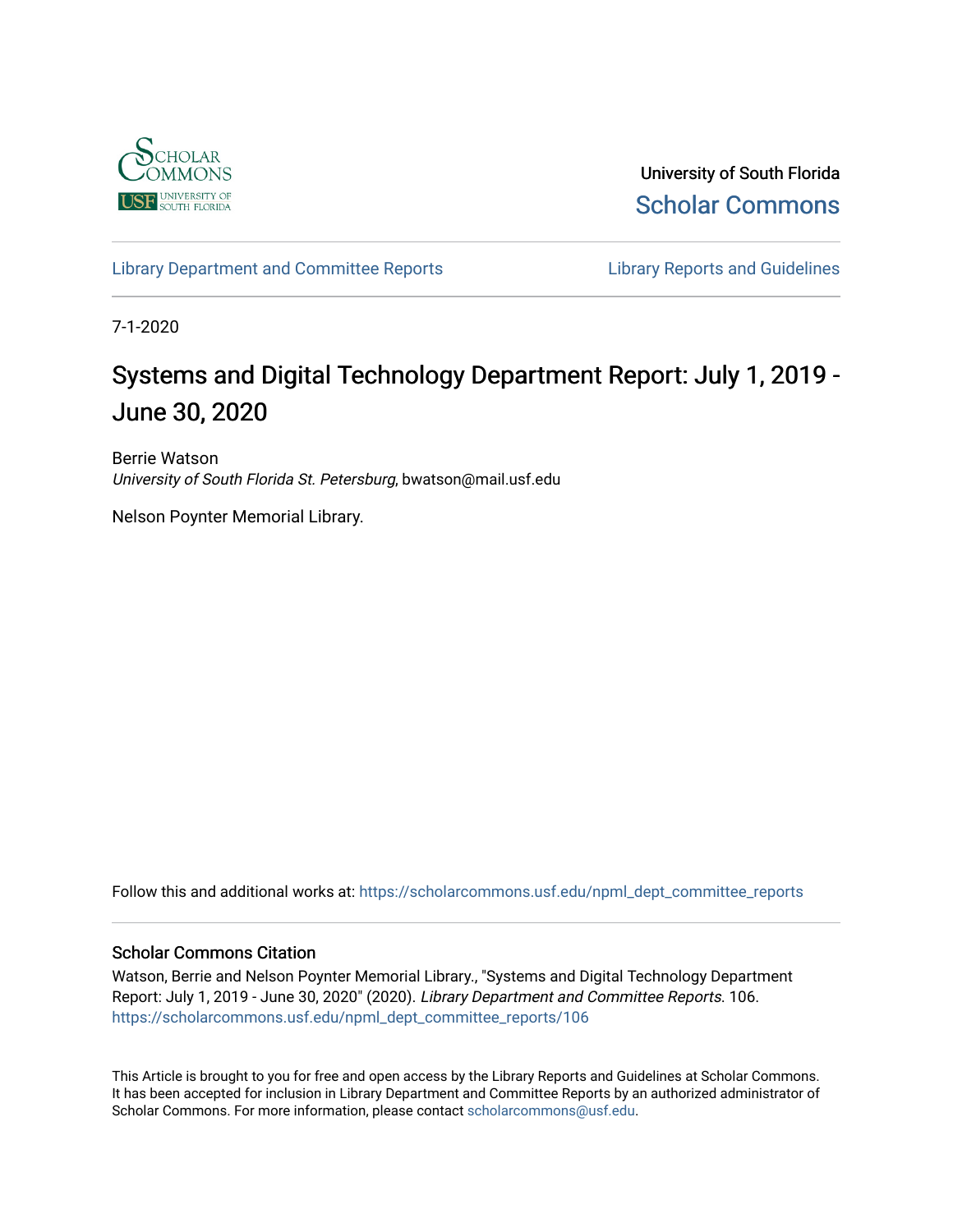# Systems and Digital Technology

# Departmental Report

July 1, 2019 – June 30, 2020



University of South Florida St. Petersburg *Compiled by Berrie Watson* 

July 2020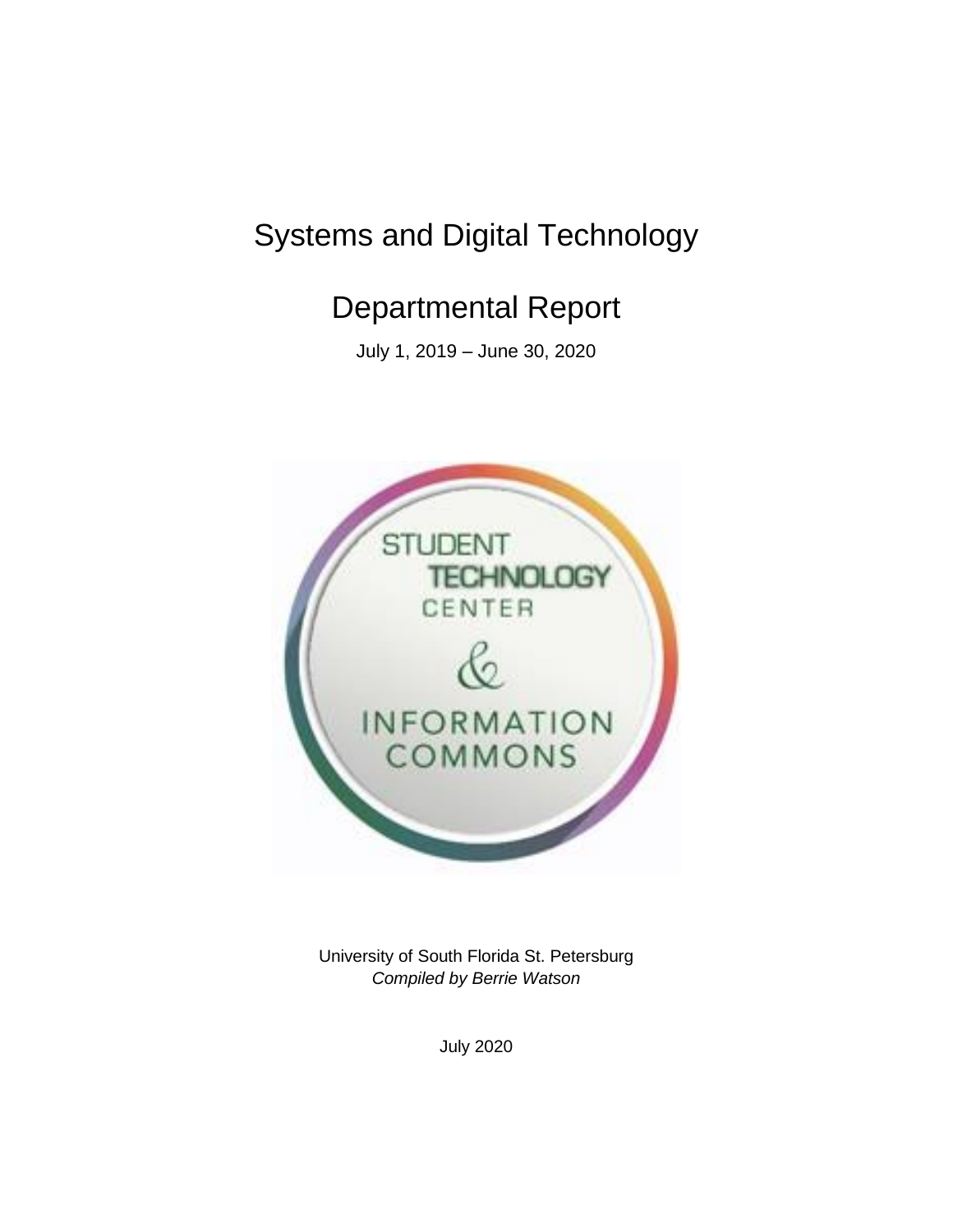## Department Overview

The USF St. Petersburg Library Systems & Technology department is the primary provider in supporting library technology through multiple service endpoints. Departmental service offerings include the Student Technology Center (STC), a technology-enhanced student collaboration space, the library web presence, computing and networking technology for the library building's over 200 network device footprint, as well as first tier support for library, web and other library management systems. The STC provides direct assistance to students onsite in a technologically enhanced student collaboration space that also offers technical support for student utilizing USF supplied software at USF St. PetersbThese various offerings deliver critical computing services and resources to students, faculty, and staff and visiting members of the USF system.

Department staffing includes Berrie Watson, Department Head, with duties as system administrator, network manager, and web developer, joined by Mark Couch, Systems Analyst with duties as desktop support coordinator and administrator for student/public technology and OLITS computing support. The manager of the Student Technology Center, Summer Natali manages a student-based helpdesk, digital makerspace, STEM electronics area, video recording booth and a training/facilitated student learning room.

# Significant Departmental Accomplishments

### **COVID-19 Related Reassignment of Technology Off-site for Staff & Faculty**

The library unexpectedly closed as a result of the COVID-19 pandemic, and as a result there was an immediate need for technology to be made available to faculty and staff of the entirety of USF St. Petersburg for use offsite. The library, having a prepared stock of laptops for student checkout, quickly retooled to provide laptops for both staff and faculty librarians, as well as for the greater campus to use. Library Systems coordinated with Campus Computing to provide a checkout procedure, offsite tools for administration, and a paperwork procedure for tracking. Nearly all spare equipment of both Library Systems and OLITS were made ready for this event.

### **Laptop Loan Extension for COVID-19 for Students**

The campus was required to close in March of 2020, leaving many students without technology to complete coursework and GIS labs without access for students. The solution was a dualfunded purchase of 100 laptops from Student Government and USF St. Petersburg budgets. The laptops were prepared exclusively by the USF St. Petersburg Library Systems group. In addition, the library's existing library laptops for checkout (20) were quickly made available to Faculty for use offsite during this time, a project that will extend faculty support through Fall 2020.

### **Support Tools Adoption for Offsite Support**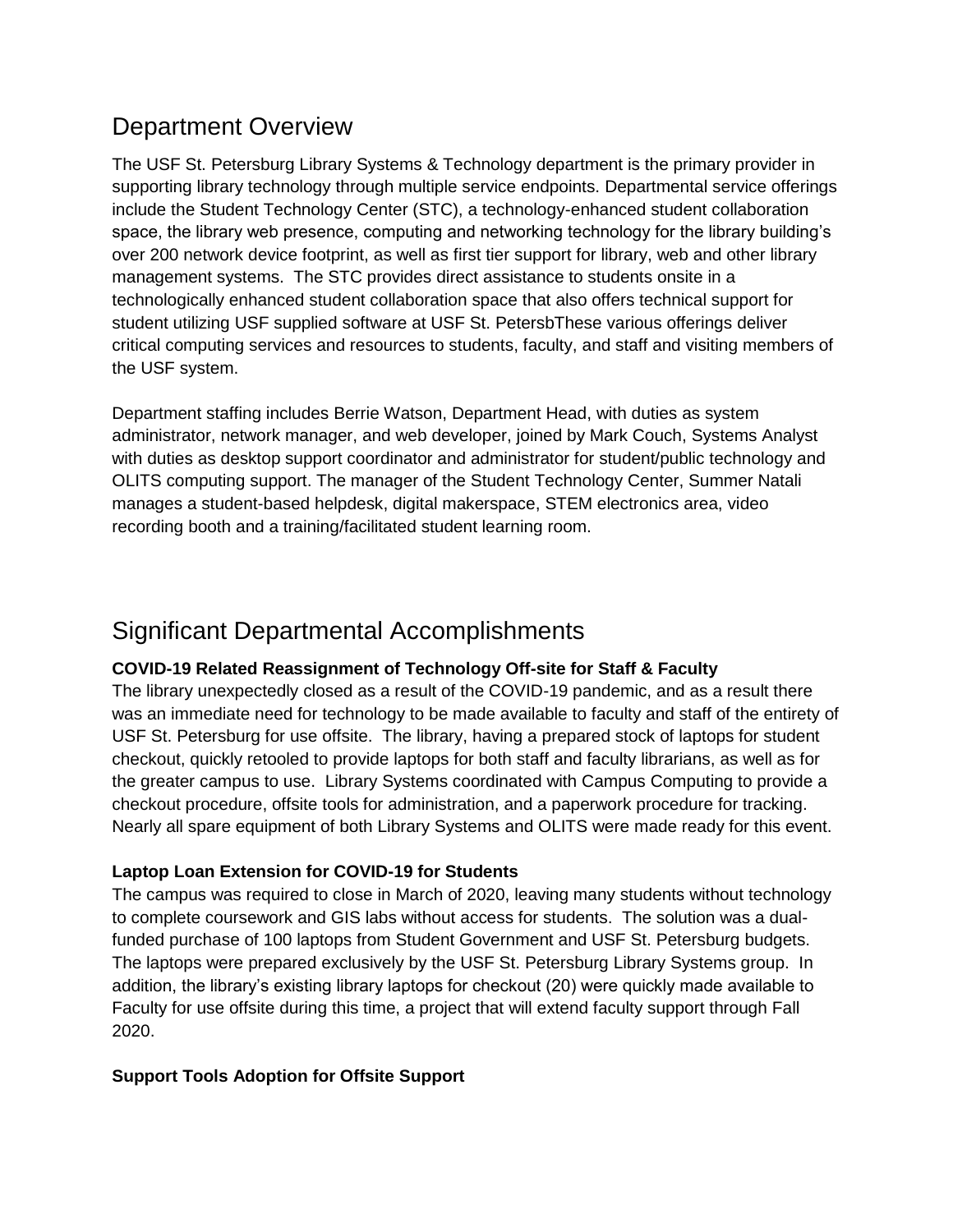When support needs changed to introduce more off-site locations with staff and librarians working offsite, Systems responded with the adoption of a remote assistance product, BOMGAR, 'share my pc' application to match the USF St. Petersburg IT group. Two staff have full access to the support tool implemented by USF Tampa, that allows Systems staff to remote control, restart, install, and otherwise manage offsite devices. Almost immediately, the product was put into service installing a new version of the USF VPN, required by many staff working remotely.

### **Student Technology Center**

The STC participated in hosting all Spring and Summer Virtual orientations. In addition, the Center has created videos depicting all of the assistance the STC offers, including screen shots and narratives of how to access the online chat, where to find the link to our YouTube channel tutorials, and was present to answer any questions throughout the video in each of the sessions. The support helpdesk moved to an online format, through the Library's libh3lp system which allows students and the manager to answer questions during regular operating hours through the library shutdown. As part of the student assistant tasks during this time, they were assigned to specific projects and became well versed in Microsoft 365 and step-by-step instructions to easily send out to students or to answer questions through the online chat helpdesk.

The STC Manager Summer Natalie also participated in the Augmented / Virtual Reality Faculty Learning Committee (FLC). The FLC created a project involving using Virtual Reality to create empathy which resulted in submission of an IRB students could be tested using 2D and 3D technology and eye-tracking software while watching a video on homelessness, followed by a exit survey. In support of the IRB Summer completed a 16 module course and was certified as completing the CITI Program course Human Research-Social/ Behavioral Investigators and Key Personnel.

### **Computing Areas Redesigned with New Furnishings**

First floor computing areas were augmented with new furniture items to remove part of the Information Commons "horseshoe" configuration and create more space with multiple 3-seat and 6-seat furniture, as well as armchair and plush seating in the STC for improved visibility and additional seating options.

#### **Infrastructure Improvements**

Wireless Access expansions include the Library Studio, as well as exterior library desk areas. The Library Studio also adopted an active learning system with multiple Airplay devices allowing students to share screens to the instructor and multiple group displays. Library Systems assisted with the setup and testing, and adjusting the network to enable connectivity. vSAN Update to VMWare vSphere suite for all library-based servers. 2020. (JAMF adoption)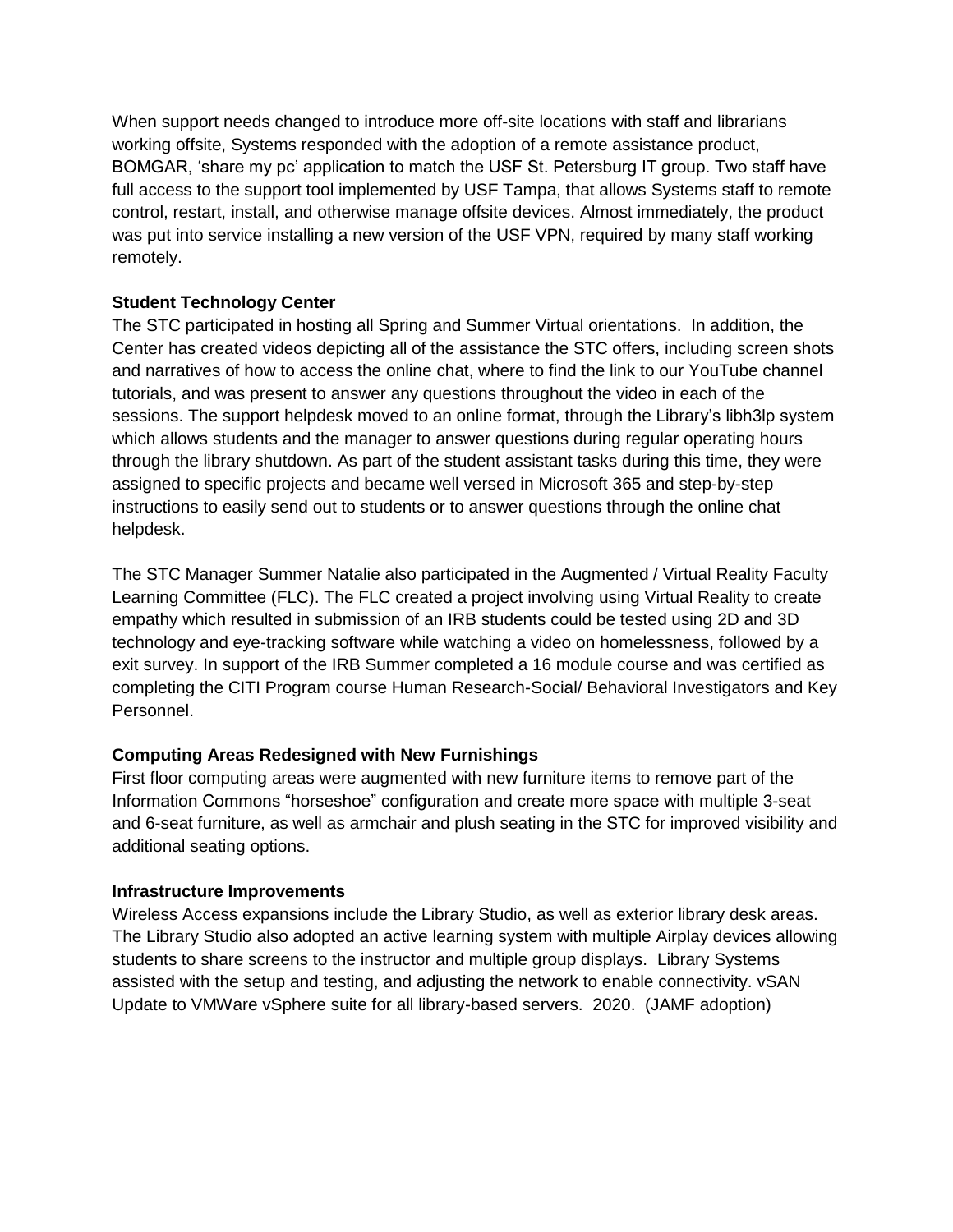# Additional Accomplishments

- Video camera installed in the Archive vault, to improve security.
- Distance Learning fee items were purchased to enhance network capability, adopting a higher standard for power over ethernet (POE) devices. New VLAN and associated address spaces have been set aside for a migration of all classroom devices to be online for remote maintenance and monitoring, to improve uptimes.
- Apple virus protection was added to all laptops and staff machines. Additional management system, JAMF implemented to automate upgrades and to facilitate support, Mark Couch assumed responsibility for the setup and updates.
- Wagner collection incorporated a touch screen display for viewing of content, enabled by kiosk components.

# Future Directions

### **vSAN Storage Backup Allocated and Older EMC Storage Array Devices Decommissioned**

With the installation of the library's combined vSAN storage array and Dell 740 backup storage server, storage for the Library and OLITS increases in size and shares this important asset. The previous array, an aging EMC 3200e storage array, will be retired as a part of the process.

### **Implementation of Additional Technology**

End of year budget initiatives have afforded the purchased new equipment for library laptop replacement. Combined with computing allocated for all study rooms within the library, the Fall semester 2020 will see limited seating assignments within the library, and that time will be used to update group study rooms for future use, when library usage limits warrant usage.

### **Library Seating Management through LibCal from SpringShare**

In the next year, SpringShare's seating reservation system will be implemented to add additional options for students to safely reserve additional library study spaces online, which will we presented into 'zones' and assist the library in keeping adequate caps on physical space usage.

### **Services to OLITS**

The Systems department has supported a major hardware refresh project for Instructional Designers and Classroom support staff comprised of 14 new machines. Additional storage in a new storage technology, VMWare's virtual Storage Area Network (vSAN), replaced an older OLITS-specific storage appliance unifying the library and OLITS storage onto a single storage platform with *significant* increases in available space.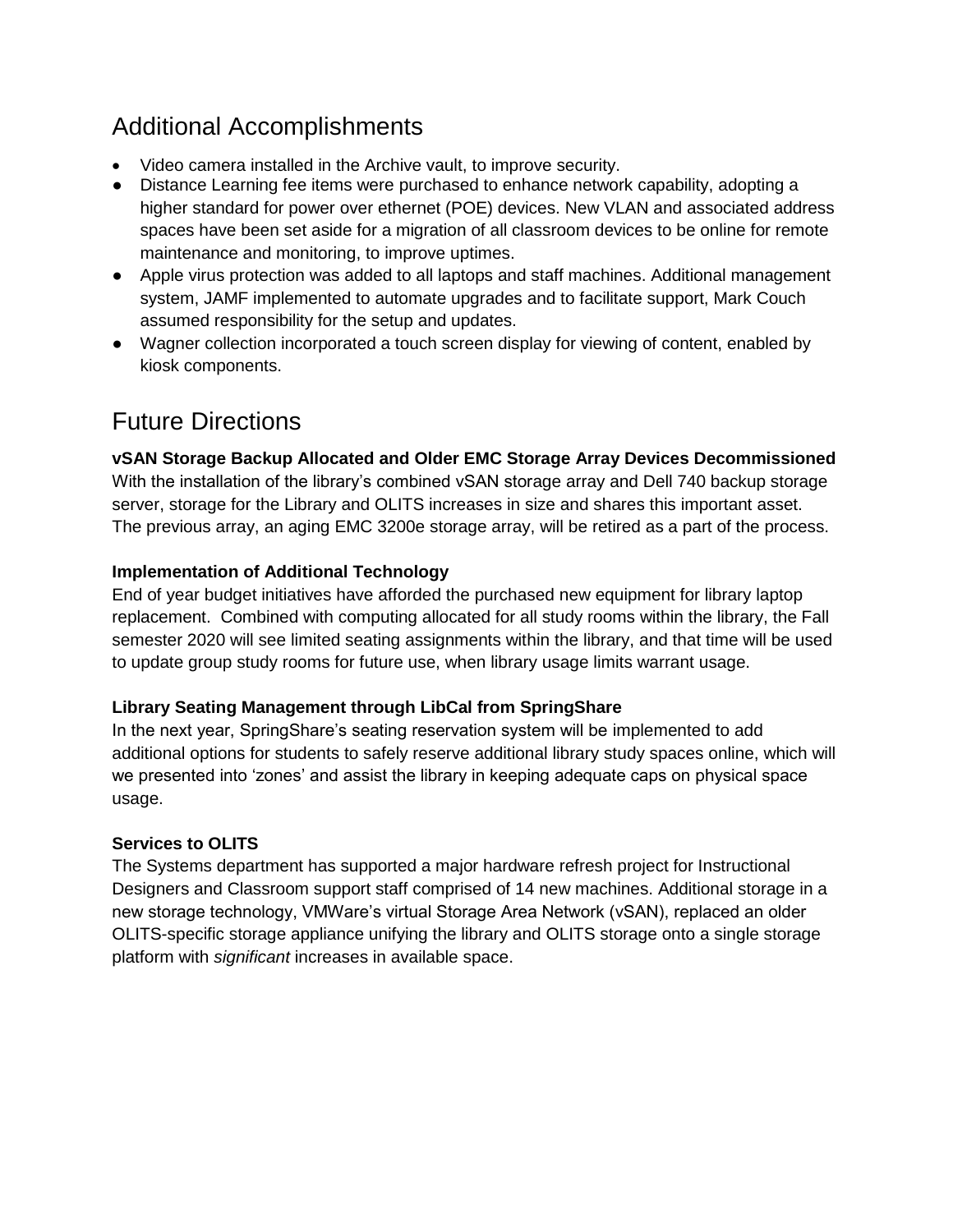### Significant Staff Organizational Memberships

#### **Berrie Watson:**

Library Service:

 Library Leadership Team, Member Library Web Committee, Chair

Professional Service:

 VMWare Users Group, Active Fee Paying Member VMWorld Conference and Training Event, Attendee (virtual conference)

### **Mark Couch:**

Professional Development:

USF St. Petersburg Student, majoring in Information Systems Management Expected graduation: 2020

#### **Summer Natali:**

Library Service:

Faculty Learning Community, Immersive Technology Augmented Reality/VR Professional Service:

Various STEM-Related Events, Attendee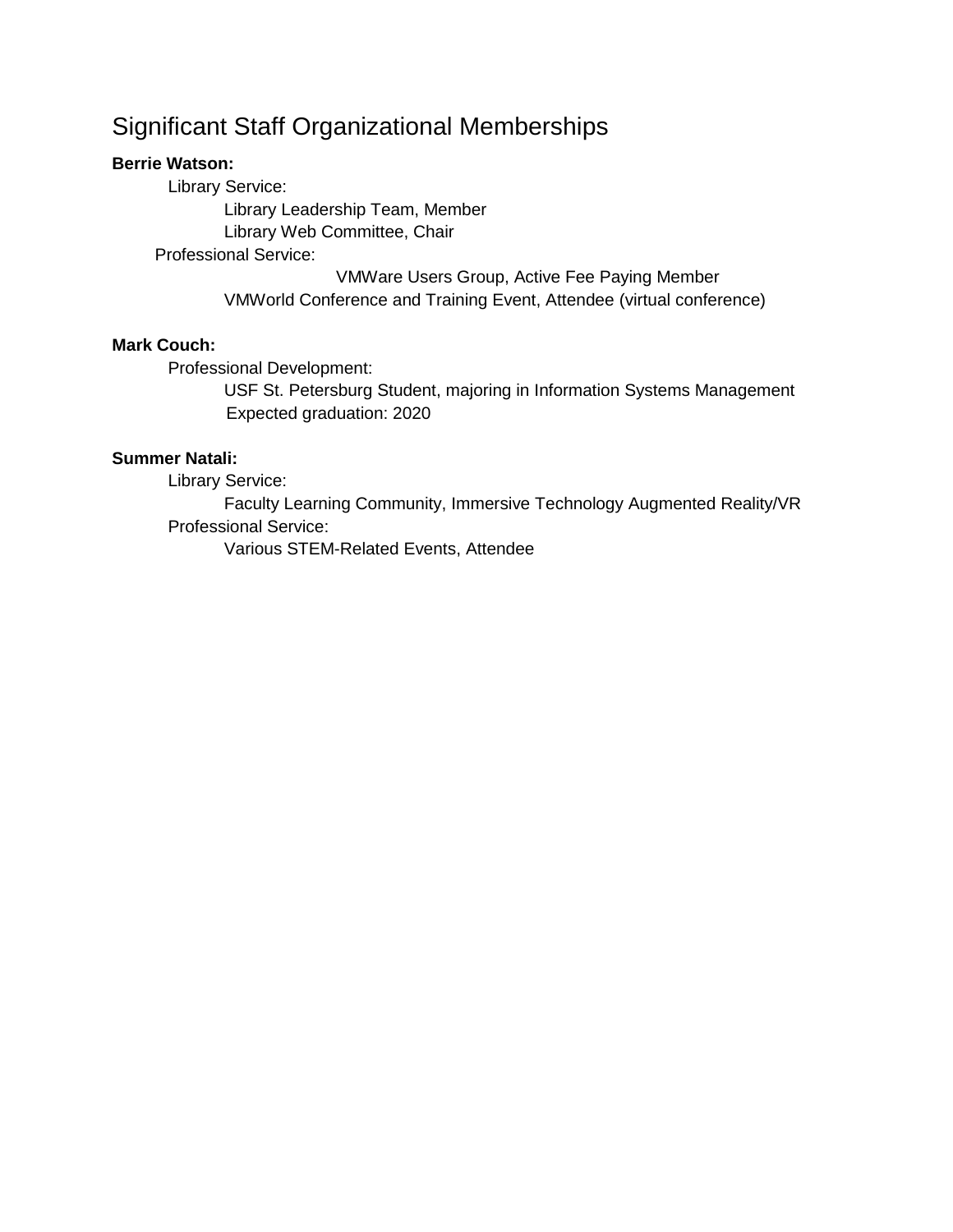# Systems Statistics

|                                     | 19-20    | $18-19$ | $17 - 18$ | <b>Overall</b><br>Change |
|-------------------------------------|----------|---------|-----------|--------------------------|
| Number of Open Use Computers        | 104      | 104     | 104       | $0 + \%$                 |
| Laptops for Student Checkout        | $100***$ | 20      | 20        | +500%                    |
| Number of Staff PCs & Laptops       | 93       | 87      | 78        | $+19%$                   |
| Number of DL, OLITS Laptops         | $15***$  | 28      | 23        | $-34%$                   |
| Number of Wireless Coverage Points  | 26       | 23      | 20        | $+30%$                   |
| Number of Library Servers           | 21       | 22      | 20        | $+5%$                    |
| Number of Distance Learning Servers | 1        | 1       | 1         | 0%                       |
| Amount of Server Storage            | 62TB     | 20TB    | 20TB      | $+210%$                  |
| Amount of Backup Storage            | 32TB     | 25TB    | 25TB      | $+28%$                   |

\*\* previous in-house laptops replaced with new units to be used within the OLITS areas

\*\*\* SG and USF St. Petersburg funded the purchase, library configured and maintained the units for student checkout through Access Services.